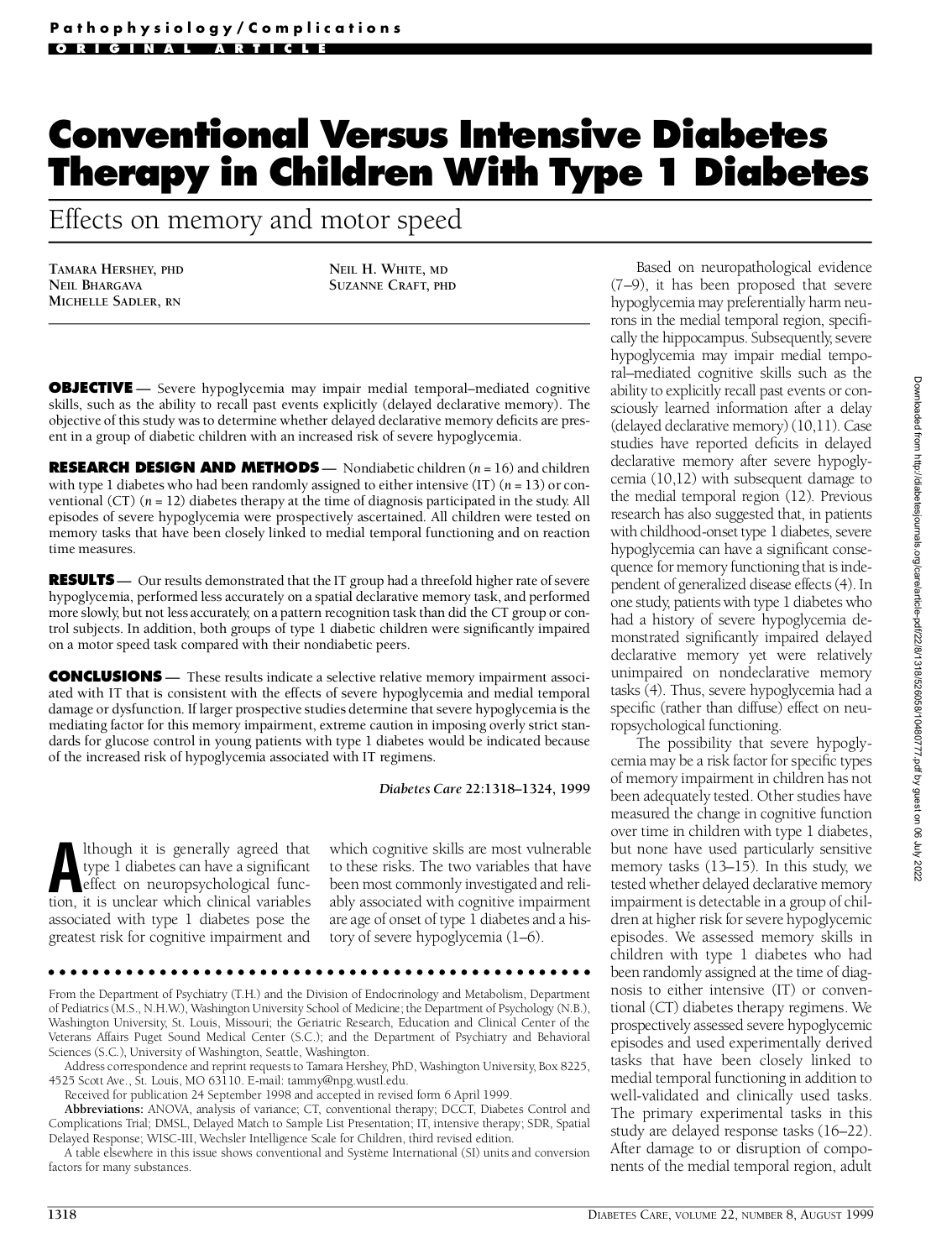humans and animals are able to perform accurately in trials with short delays yet are impaired in trials with longer  $(>15-30 s)$ delays  $(19,21,23,24)$ . Thus, we predicted that children in the IT group would experience a higher rate of severe hypoglycemia and more impairment in delayed declarative memory (particularly as measured by delayed response tasks) compared with CT patients and control subjects.

#### **RESEARCH DESIGN AND M E T H O D S**

#### Participants

A total of 16 nondiabetic children and 25 children with type 1 diabetes were tested (aged 9–18 years; Table 1). The diabetic patients were recruited from a larger study conducted at the Washington University School of Medicine and St. Louis Children's Hospital, in which 34 children (aged 6.9–16.7 years [mean 11.7]) were randomized at the time of diagnosis to either IT or CT. Children in the IT group (*n* = 17) were expected to measure blood glucose at least 4 times daily and use 3–4 insulin injections per day or an insulin pump to keep their preprandial blood glucose level between 70 and 120 mg/dl. Children in the CT group  $(n = 17)$  were expected to use 2–4 blood glucose determinations and 1–2 insulin injections per day to keep their preprandial blood glucose level between 80 and 180 mg/dl. The importance of avoiding severe hypoglycemia was emphasized in both groups.

Because the diabetic subjects in this study were recruited at the time of diagnosis and were carefully and prospectively followed by the study staff (M.S., N.H.W.) at least until the performance of the testing protocol, complete ascertainment of severe hypoglycemic episodes was accomplished. Severe hypoglycemia was defined by using the Diabetes Control and Complications Trial (DCCT) definition (25), that is, episodes associated with severe neurological dysfunction (e.g., seizure, loss of consciousness, disorientation, inability to arouse from sleep) that require intervention with glucagon or intravenous dextrose or milder forms of hypoglycemia associated with neurological dysfunction that were not recognized by the patient or were not selftreated. In the overall study population  $(n =$ 34), the IT group (*n* = 17) had 3.3 times more episodes of severe hypoglycemia than children in the CT group  $(n = 17)$  (80.0 vs.) 24.4 episodes per 100 patient-years,

**Table 1***—Clinical and demographic variables at time of testing*

|                                                | Nondiabetic<br>control subjects | CT subjects    | IT subjects    |
|------------------------------------------------|---------------------------------|----------------|----------------|
| n                                              | 16                              | 12             | 13             |
| Age (years)                                    | $14.7 \pm 2.8$                  | $14.3 \pm 2.7$ | $13.9 \pm 2.8$ |
| WISC-III Vocabulary (scaled score)             | $11.5 \pm 2.5$                  | $11.2 \pm 2.1$ | $11.6 \pm 2.9$ |
| WISC-III Block Design (scaled score)           | $11.3 \pm 2.6$                  | $10.8 \pm 2.9$ | $11.4 \pm 3.5$ |
| Parent level of education (years)              | $15.1 \pm 2.6$                  | $13.8 \pm 2.1$ | $14.6 \pm 2.3$ |
| Age at onset (years)                           |                                 | $11.9 \pm 2.8$ | $11.7 \pm 2.8$ |
| Duration of disease at time of testing (years) |                                 | $2.4 \pm 0.5$  | $2.2 \pm 0.7$  |
| Severe hypoglycemic episodes                   |                                 |                |                |
| per 100 patient-years                          |                                 | 28             | 85             |

Data are *n* or means ± SD.

respectively). The frequency of milder episodes of hypoglycemia, which were defined as any experience of hypoglycemic symptoms that was recognized and treated by the child or another individual before neurological impairment, was based on child or parent estimations of mild episodes during the previous month at their trimonthly visits. These data are considered to be only estimates of the true rate of mild hypoglycemia and are less reliable than the measurements of the frequency of severe hypoglycemia. Of the 34 subjects in the overall study, one was not studied because of a hearing impairment, 4 moved away from the area before the testing protocol, and 4 could not be scheduled in a timely manner. The subjects studied in the protocol included 13 from the IT group and 12 from the CT group.

In this study, 6 of the 13 IT patients experienced severe hypoglycemia, whereas only 1 of 12  $CT$  patients did. The IT group averaged 85 episodes of severe hypoglycemia per 100 patient-years compared with 28 in the CT group. This represented a threefold higher incidence in the IT group versus the CT group. On average, the last severe hypoglycemic episode occurred 6.1 months before testing  $(SD = 3.3, \text{ range } 3-11$ months). Due to the small group of patients that had severe hypoglycemia, we had limited power to detect differences between groups with and without hypoglycemic episodes. However, we did examine the means for each group and perform an exploratory repeated-measures analysis of variance (ANOVA) on critical task variables to determine if there were any trends consistent with our hypotheses. The IT group also had more self-reported mild hypoglycemic episodes than the CT group (an average of 82 vs. 59 episodes reported during the course of the study). Glycemic control was measured every 3 months by determination of the total GHb by affinity chromatography (Glycotest II; Pierce, Rockford, IL). Subjects in the IT group had lower GHb levels during their participation in the study than those in the CT group (8.26 vs. 9.96%)  $(F[1,22] = 6.99, P = .015)$ . The three groups (IT, CT, and nondiabetic) were similar in their demographic characteristics (Table 1).

#### Procedure

Type 1 diabetic patients' glucose levels were measured to determine that they were not hypoglycemic (<70 mg/dl) before beginning the testing. Participants were then given a 2-h battery of tests to assess memory, motor speed, response inhibition, and general intelligence by a single trained experimenter (N.B.). Rest periods were provided as necessary.

# **Memory**

**Spatial Delayed Response task.** This task has been previously described (26). Children were required to focus on a central fixation point on a computer screen. While they remained fixated, a cue appeared in 1 of 32 possible locations for 150 ms. A delay was then imposed for 5 or 60 s. During these delays, children performed an attention task requiring them to respond whenever they saw a diamond shape appear in the center of the screen. After the delay, children were required to point to the place on the computer screen where they remembered seeing the cue. Responses were measured in *x* and *y* coordinates and compared with the actual location of the cue. A total of 24 experimental trials were p resented, 8 trials at each delay plus 8 "cue-present" trials that did not require memory for the location of the cue. Mean error (distance from the target) was calculated for each child for each type of trial

Downloaded from http: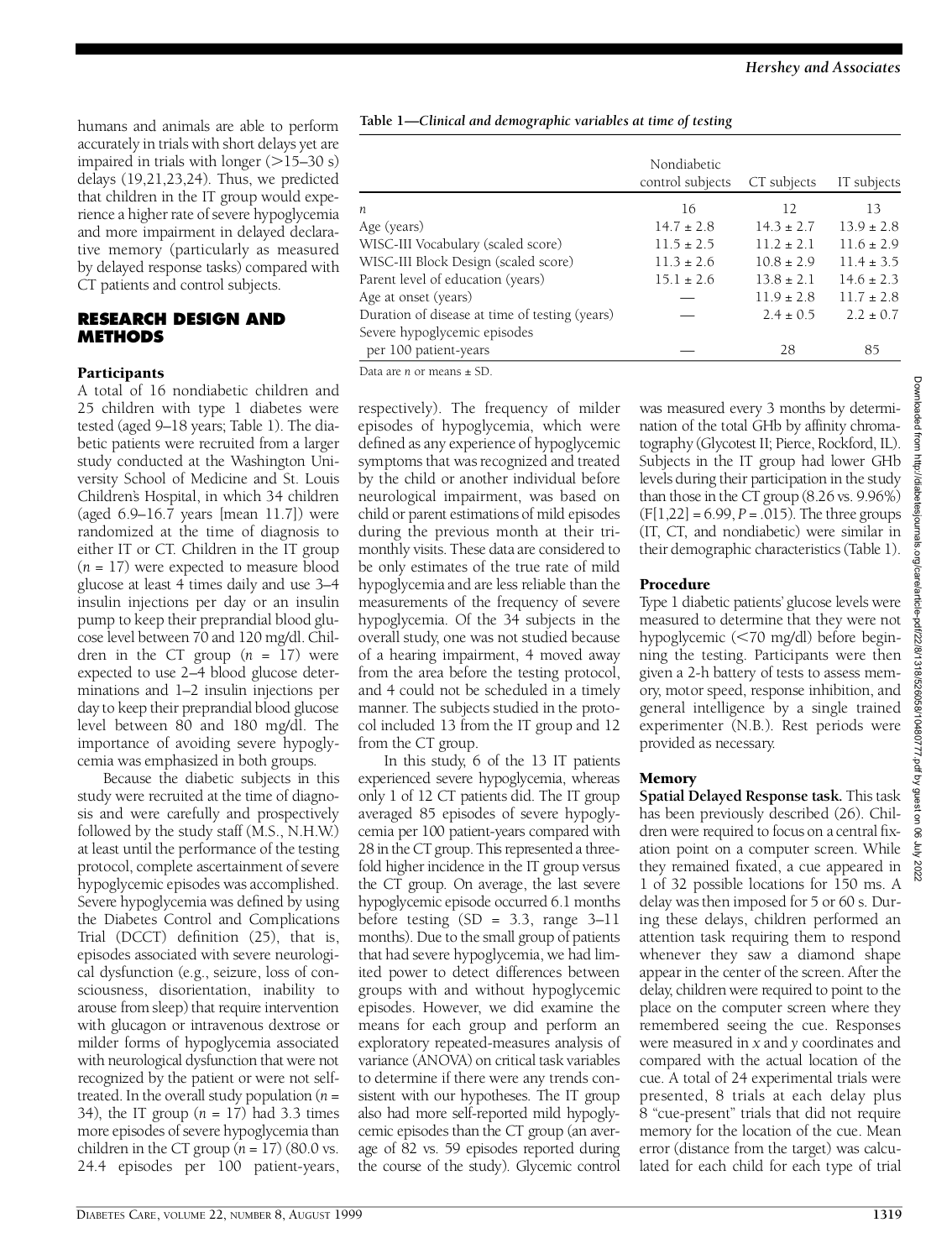(5 s, 60 s, and cue present). This task was used to measure subjects' spatial short-term memory at short delays and spatial longterm memory at long delays. Medial temporal dysfunction is associated with poor memory on long delays (19,26,27). Average test-retest reliability for the delay conditions on this task is 0.88 (T.H., unpublished observations).

#### **Delayed Match to Sample List**

**Presentation task.** Children were seated in front of a computer monitor and given three conditions, each with the same basic structure but differing in the stimuli used and in the delay imposed. First, children were shown 30 abstract patterns in groups of three. Each group of three was presented for 10 s. Children were instructed to memorize the patterns. After these study trials, either no delay occurred (condition 1) or a delay period of 4 min occurred (conditions 2 and 3). In condition 3, children were shown an additional 30 stimuli in groups of three during the delay. The children then received 10 recognition trials. Each recognition trial consisted of three patterns shown simultaneously for 10 s. The children were instructed to indicate which one of the patterns had been shown in the presentation trials. Only 10 of the 30 originally presented stimuli were tested in the recognition phase. In condition 3, the stimuli in the second set of 30 were not tested because they simply served as a distractor task. The computer recorded responses and response times. The order of conditions was counterbalanced across children to minimize any order effects on performance. This task assesses pattern learning and recognition. Adult animals with medial temporal lobe damage perform poorly on similar tasks (28).

Word Recognition task. This task tested the ability to recognize orally presented words and was designed to approximate the Delayed Match To Sample List Presentation (DMSL) task. First, children were presented with 30 tape-recorded words one at a time and were instructed to memorize the words. After hearing these words, either no delay occurred (condition 1) or a delay period of 50 s occurred (conditions 2 and  $3$ ). In condition 3, the children were given an extra 30 words for memorization. The children were then given 10 recognition trials where they were asked, " Was it word 1, word 2, or word 3?" Children were asked to say the word that they recognized. Words were controlled for age of acquisition, imagery, familiarity, and conc reteness (29,30). The order of conditions was counterbalanced across children to minimize any order effects on performance. This task assesses verbal learning and recognition.

**Paragraph Recall task.** The details of this task have been previously described (26). An audiotape recording of two short stories was played for the children. Children were asked to recall each narrative twice, immediately after the presentation and after a delay of  $\sim$ 70 min. Responses were recorded, transcribed, and scored. This task assesses verbal immediate and delayed declarative memory. After medial temporal damage, performance on the delayed recall trial is generally impaired (31).

**Spatial and Object Memory task.** This task is based on Smith and Milner's spatial and object memory task (32,33). Participants were shown an array of 16 toy objects and asked to name them and estimate their price. After a delay, participants were asked to name the objects from memory. They were then given the objects and asked to place them in their original locations. Thus, there is an immediate and delayed free recall for object names and for spatial locations. Verbal and spatial responses were recorded. This task assesses spatial and object declarative memory. Performance on this test is sensitive to right medial temporal damage.

#### Motor speed and inhibition

**Grooved Pegboard task.** This task was administered during the 4-min delay in condition 3 of the DMSL task and measures fine motor control and speed. Children were asked to place notched pegs into a pegboard as quickly as possible. The task was first performed with the dominant hand and then with the nondominant hand. Total time to complete the board was recorded for each hand. Impairment in these skills has been associated with earlyonset type 1 diabetes (3).

**Response Inhibition task.** This task has been previously described in detail (26). Children were shown 30 trials in which a small block of color appeared randomly on a computer screen, and then the children were asked to name the color. The children were then shown 60 trials in which a block of color of the same size was in the center of a larger block of color and were again asked to name the color of the small block. On half of the trials, both blocks were the same color; on the other half of the trials, the blocks were different colors, which

required the children to inhibit their response to the larger, more prominent color. Voice-onset times and accuracy were recorded and compared between conditions. Similar tasks have been shown to be sensitive to frontal lobe dysfunction and require response inhibition (34).

#### General intelligence

**Vocabulary and Block Design task.** These tasks were given as a measure of general cognitive functioning to the nondiabetic comparison group only. Type 1 diabetic patients had previously received the entire Wechsler Intelligence Scale for Children, third revised edition (WISC-III) (35) battery on entry to the larger study from which they were recruited.

#### Statistical analysis

Results are means  $\pm$  SD unless otherwise specified. Repeated-measures general linear models analyses were performed on tasks with more than one condition, with group (IT, CT, and control) as the independent variable. Significant effects  $(P < 0.05)$  were followed up with ANOVAs and/or *t* tests.

#### **R E S U LT S**

#### Memory

**Spatial Delayed Response task.** A significant interaction between condition and group was detected  $(F[4, 35] = 3.70, P =$ 0.01). Post hoc *t* tests revealed a significant difference  $(P = 0.05)$  between the IT group and the CT and control groups for the longest delay only (60 s), which indicates impaired spatial long-term memory (Fig. 1). No difference was found between groups on the sustained attention task performed during the delays (accuracy,  $F[2, 30] =$ 0.78, *P* = 0.47; reaction time, F[2, 30] =  $0.27, P = 0.77$ .

In addition, we compared the children who experienced severe hypoglycemic episodes with age-matched type 1 diabetic children who did not experience any severe episodes and nondiabetic subjects. The hypoglycemia group performed more poorly on the 60-s delay condition than the other two groups, but this effect was not significant due to large variability and limited sample sizes  $(F[4, 30] = 1.69, P = 0.198)$ .

# **DMSL**

Accuracy task. Performance was significantly worse on condition 3 compared with both conditions 1 and 2 ( $F[2, 70] = 8.37$ , *P* = 0.001) for all groups. The effect of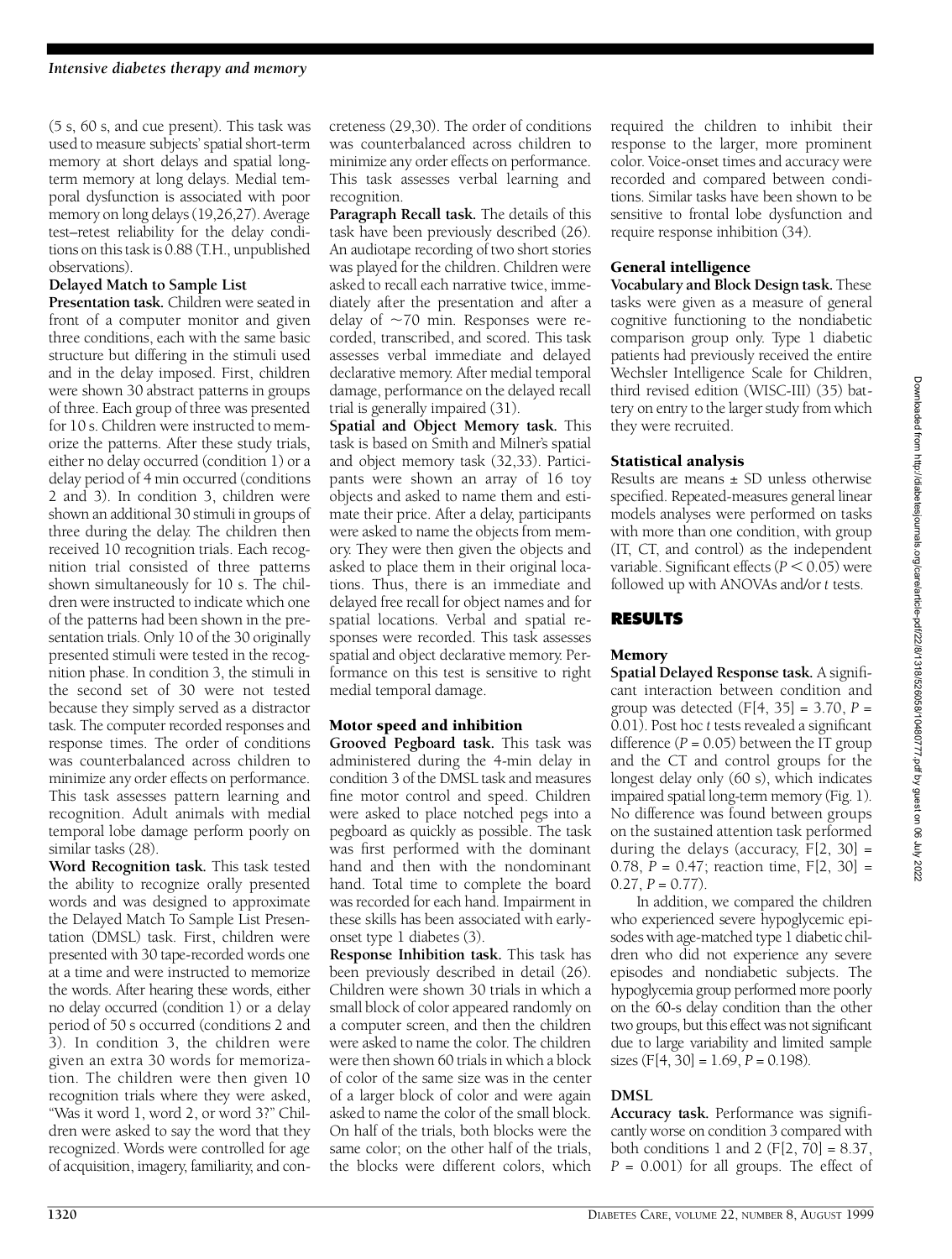



Downloaded from http://diab Downloaded from http://diabetesjournals.org/care/article-pdf/22/8/1318/526058/10480777.pdf by guest on 06 July 2022etesjournals.org/carelarticle-pdf/22/8/1318/526058/10480777.pdf by guest on 06 July 2022

| Table 2—Values for each task and condition |  |  |  |  |  |  |
|--------------------------------------------|--|--|--|--|--|--|
|--------------------------------------------|--|--|--|--|--|--|

group and the interaction between group and condition were not significant (Table 2). **Median Response Time task.** Significant main effects of condition and group were found. Reaction time was longer on condition 3 versus condition 2 for all subjects (data not shown) (F[2, 70] = 3.86, *P* = 0.03). The IT group performed significantly slower overall than the other two groups  $(F[2, 35] = 4.90, P = 0.01)$  (Fig. 2). Word Recognition task. All subjects performed better on condition 1 and condition 2 than on condition 3  $(F[2, 72] =$ 9.43,  $P < 0.001$ ). The effect of group and the interaction between group and condition were not significant (Table 2).

**Paragraph Recall task.** For all subjects, performance was poorer on delayed recall than on immediate recall  $(F[1, 35] = 33.8$ ,  $P < 0.001$ ). The effect of group and the interaction between group and condition were not significant (Table 2).

**Spatial and Object Memory task. Delayed** object recall was worse than immediate recall for all subjects  $(F[1, 36] = 66.94, P <$ 

|                                                     | Nondiabetic<br>control subjects | CT subjects    | IT subjects    |
|-----------------------------------------------------|---------------------------------|----------------|----------------|
| $\boldsymbol{n}$                                    | 16                              | 12             | 13             |
| DMSL Accuracy task (% correct; chance = 33%)        |                                 |                |                |
| Condition 1                                         | $57 \pm 19$                     | $52 \pm 20$    | $55 \pm 23$    |
| Condition 2                                         | $48 \pm 20$                     | $51 \pm 21$    | $59 \pm 25$    |
| Condition 3                                         | $46 \pm 13$                     | $40 \pm 19$    | $39 \pm 11$    |
| Word Recognition task (number of words recognized)  |                                 |                |                |
| Condition 1                                         | $8.4 \pm 1.3$                   | $8.1 \pm 1.8$  | $8.5 \pm 1.3$  |
| Condition 2                                         | $7.4 \pm 2.0$                   | $8.3 \pm 1.6$  | $8.5 \pm 1.3$  |
| Condition 3                                         | $6.9 \pm 1.4$                   | $6.8 \pm 1.5$  | $7.5 \pm 1.8$  |
| Paragraph Recall task (bits recalled)               |                                 |                |                |
| Immediate                                           | $10.3 \pm 3.0$                  | $9.6 \pm 1.4$  | $10.6 \pm 2.7$ |
| Delayed                                             | $5.6 \pm 3.6$                   | $7.3 \pm 1.2$  | $8.7 \pm 2.3$  |
| Spatial and Object Memory task — Object Recall      |                                 |                |                |
| (number of objects recalled)                        |                                 |                |                |
| Immediate                                           | $8.8 \pm 1.9$                   | $8.7 \pm 2.4$  | $8.7 \pm 2.2$  |
| Delayed                                             | $11.3 \pm 2.4$                  | $11.6 \pm 1.6$ | $11.2 \pm 2.4$ |
| Spatial and Object Memory task - Spatial Recall     |                                 |                |                |
| (centimeters of displacement)                       |                                 |                |                |
| <b>Immediate</b>                                    | $2.2 \pm 1.6$                   | $3.1 \pm 3.7$  | $2.5 \pm 3.7$  |
| Delayed                                             | $2.8 \pm 2.1$                   | $3.4 \pm 2.6$  | $1.8 \pm 1.1$  |
| Response Inhibition - Median Reaction Time task (m) |                                 |                |                |
| Condition 1                                         | $609 \pm 60$                    | $594 \pm 41$   | $641 \pm 109$  |
| Condition 2                                         | $663 \pm 65$                    | $641 \pm 42$   | $671 \pm 105$  |
| Condition 3                                         | $713 \pm 78$                    | $700 \pm 59$   | $706 \pm 112$  |
| Response Inhibition - Accuracy task (% correct)     |                                 |                |                |
| Condition 1                                         | $99 \pm 1$                      | $100 \pm 0$    | $99 \pm 1$     |
| Condition 2                                         | $99 \pm 2$                      | $99 \pm 1$     | $99 \pm 2$     |
| Condition 3                                         | $99 \pm 2$                      | $98 \pm 3$     | $98 \pm 4$     |
| Data are means or medians $\pm$ SD.                 |                                 |                |                |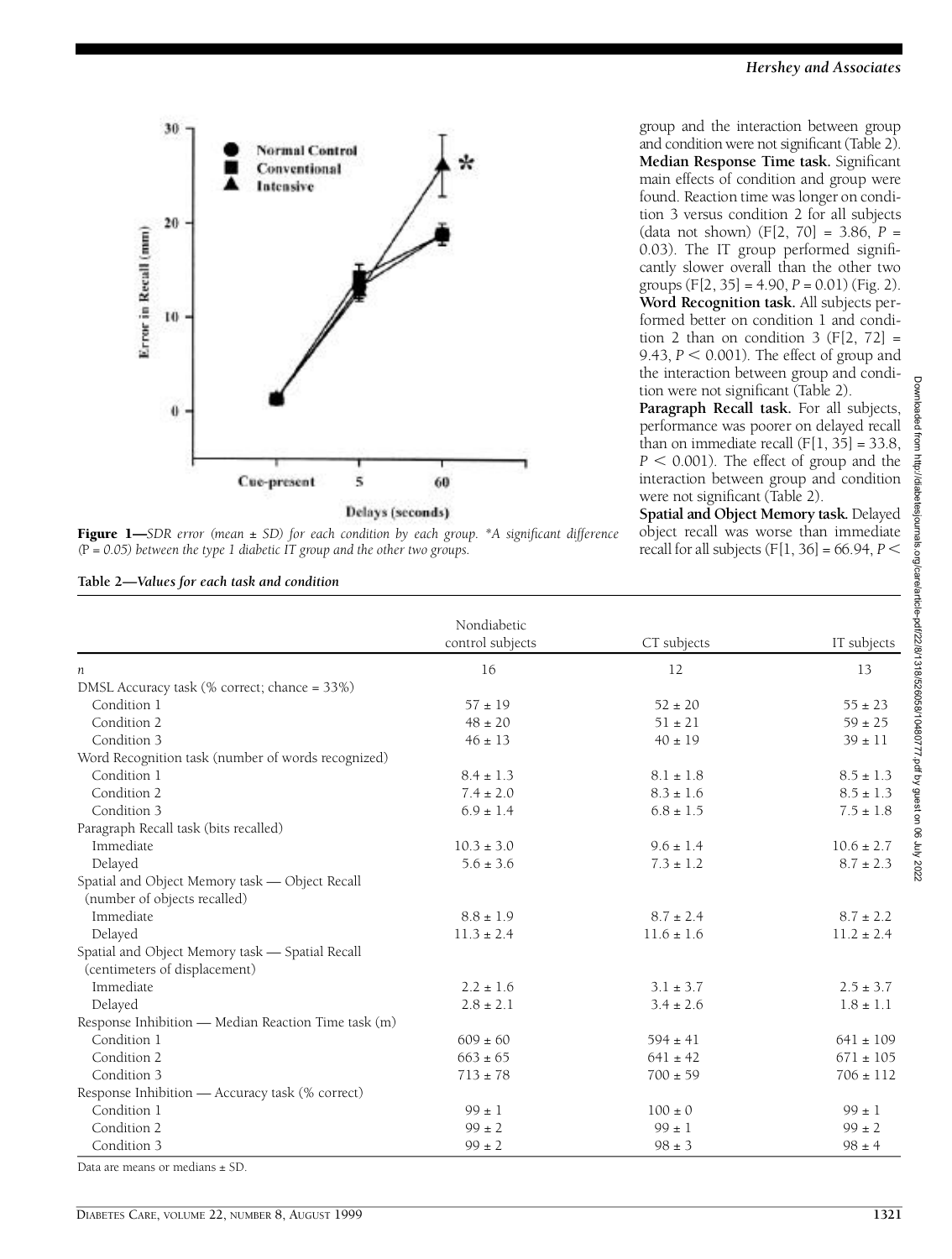

Figure 2—*DMSL reaction time (median*  $\pm$  SD) collapsed across conditions for each group. \*A significant *difference (*P , *0.01) between the type 1 diabetic IT group and the other two groups.*

0.001). No other significant effects were found (Table 2).

#### Motor speed and inhibition

Grooved Pegboard task. As expected, performance was faster overall with the dominant hand  $(F[1, 35] = 37.77, P < 0.001)$ . In addition, both diabetes groups (IT and CT) were significantly slower than the control group overall  $(F[2, 35] = 3.93, P =$ 0.03) (Fig. 3).

#### Response Inhibition

Accuracy task. All subjects performed more accurately on condition 1 compared with conditions 2 and 3 and more accurately on condition 2 than condition 3 (F[2,  $70$ ] = 3.65, *P* = .03). The effect of group and the interaction between group and condition were not significant (Table 2). **Median Reaction Time task.** All subjects performed more slowly on conditions 2 and 3 than on condition 1 and more slowly on condition 3 than condition  $2$  (F[2, 70] = 98.8,  $P < 0.001$ ). The effect of group and the interaction between group and condition were not significant (Table 2).

# General intelligence

**Vocabulary and Block Design task.** There were no differences between groups on these measures of general intelligence (*P* . 0.85) (Table 1).

# **C O N C L U S I O N S**

The results of this study showed that children with type 1 diabetes on IT had a three times greater risk of severe hypoglycemia. The IT group also had impaired memory performance on a sensitive measure of spatial long-term memory (Spatial Delayed Response [SDR]) compared with the CT group and the nondiabetic group. In addition, children in the IT group had relatively slow response times on a pattern memory task (DMSL). Finally, both groups of type 1 diabetic children were significantly impaired on a fine motor control and motor speed task (Grooved Pegboard) compared with their peers without type 1 diabetes. These results in part support our hypothesis that children with a higher risk of severe hypoglycemia are relatively impaired on sensitive tests of delayed declarative memory. However, these children were impaired on only one of several declarative memory tasks. This finding suggests that there may be some relatively restricted risk of severe hypoglycemia in children with a later age of onset (aged  $>5$  years), although this relationship was only indirectly assessed in this study. These results also raise some methodological and theoretical questions.

#### Memory

The relative impairment on the long delay condition of the SDR task in the IT group is similar to previously reported findings in children (aged  $7-16$  years) and adults with left or right temporal lobe epilepsy (26,36). The IT group performed 30% worse than the CT group or control subjects on the long delay, the pediatric epilepsy group performed 40–45% worse than control subjects on the same long delay, and the adult epilepsy group performed 37% worse than control subjects on a longer delay (120 s).

Although it is possible that this pattern is related to general visuospatial impairment, this explanation seems unlikely for several reasons. First, the IT group performed poorly only on long delays, not the short delays of the SDR task. Second, a previous study (4) showed that type 1 diabetic patients with an early age of onset and a history of severe hypoglycemia performed adequately on spatial tasks without memory demands. This finding is also unlikely



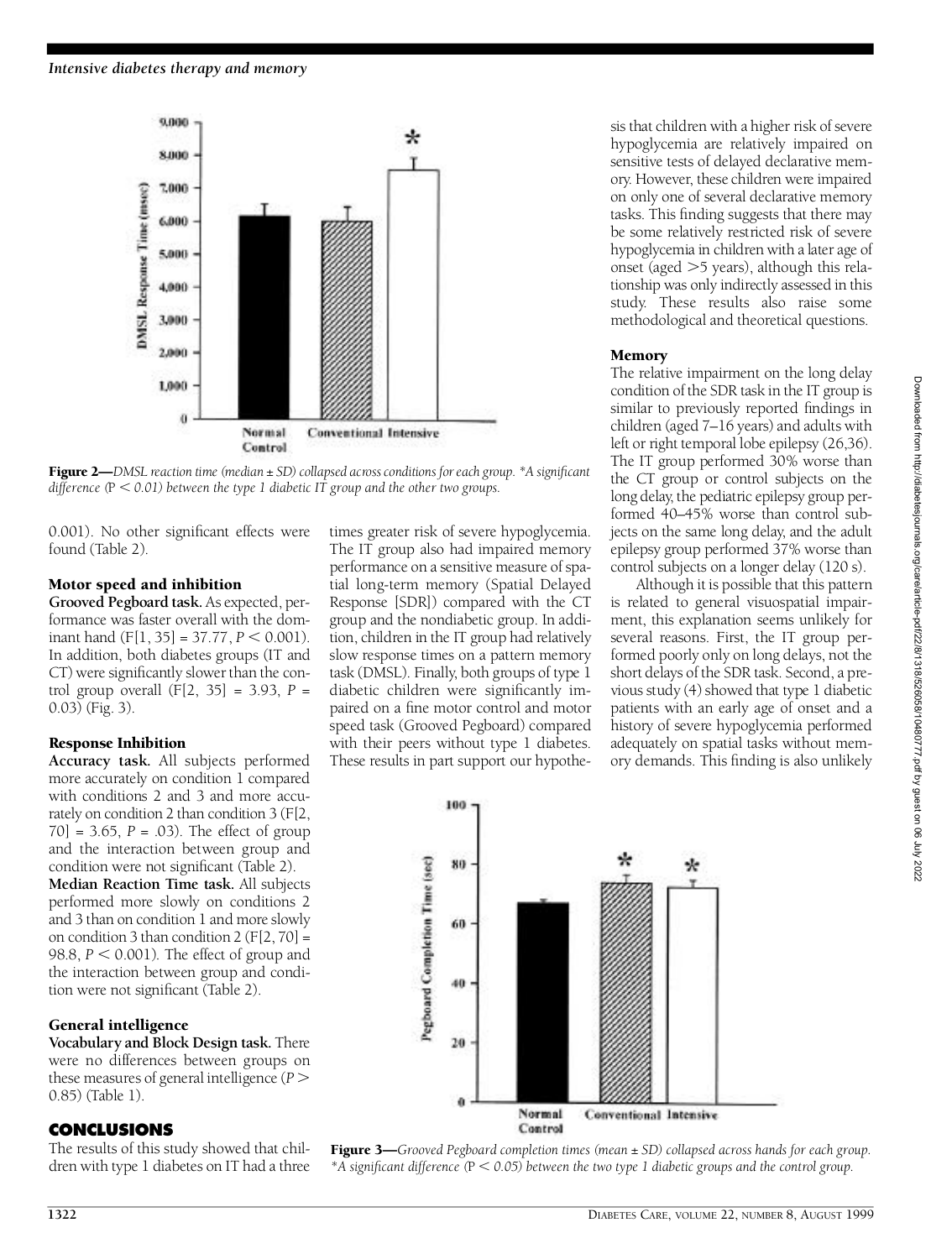to be explained by differences between groups in visual attention skills. First, the g roups did not differ in sustained attention performance during the delays of the SDR task, which is consistent with the findings of Rovet and Alvarez (37). Second, although other studies have reported impairment in specific types of attention associated with a history of hypoglycemic seizures (37), there is no reason to expect that these impairments would interfere preferentially with the long delay condition of the SDR task. Finally, the groups did not differ in their accuracy on tasks with a much higher demand on visual attention (DMSL).

Interestingly, children with temporal lobe epilepsy showed a similar pattern of performance on the SDR task (26). In addition, these children did not show deficits on Story Recall or a task similar to the DMSL task. Thus, our IT group performed in a manner similar to a group of children with known temporal lobe dysfunction not only in terms of which tasks indicated impairments but also in terms of the tasks on which they were not impaired. The fact that a group of children with known temporal lobe dysfunction performed similarly to children with type 1 diabetic undergoing IT may indicate that similar mechanisms could explain both groups' performances.

It should be noted that the level of impairment of the IT group on the SDR task, although statistically significant, may not cause any noticeable difficulty with daily functioning. However, this relative impairment could be the beginning of a potential cumulative effect of IT or severe hypoglycemia on memory performance. After decades of type 1 diabetes and repeated severe hypoglycemic episodes, this impairment may become more noticeable on clinical memory tests (4) and could affect daily functioning. Careful longitudinal studies are needed to test this hypothesis adequately.

#### Motor speed

The response speed impairment found in IT patients on the DMSL task could be related to difficulty in pattern recognition. IT patients may take longer to inspect each option and match it to the memorized pattern, perhaps because their memory of the patterns is less salient. However, in that case, we would have expected some decrease in the accuracy of performance as well, and this was not the case. Interestingly, on a similar pattern recognition task, slowed response time was found in adults with temporal lobe epilepsy (36). Alternatively, IT patients may be slower to respond to any difficult task. This group did not have distinct reaction time slowing on a voice reaction time task; however, this task was also relatively easy (performance accuracy was  $\geq$ 98% on all conditions). Further investigation is needed to determine the true nature of this impairment.

Children with type 1 diabetes, regardless of treatment group, were slower on a test of fine motor speed and coordination (Grooved Pegboard) than children without type 1 diabetes. Slowed motor speed is a common finding in type 1 diabetes and has also been related to early onset of the disease and lower blood glucose levels (3,5,15,38). However, type 1 diabetic subjects were not hypoglycemic before undergoing testing, and we found no correlation between blood glucose levels at time of testing and motor speed in the type 1 diabetic group ( $P > 0.50$ ).

#### Summary

In conclusion, these results suggest that some memory impairment may be associated with IT that is consistent with the e ffects of severe hypoglycemia (4) and medial temporal damage or dysfunction (19,21,23,24,39). Although these patients did not show impairment on all of the declarative memory tasks administered, a similar pattern of performance has been reported in children with known temporal lobe dysfunction, which supports the validity of these results. The issue of cognitive risk due to severe hypoglycemia in children with type 1 diabetes is important enough to warrant further consideration of these findings. Only through further study of this issue can any strong conclusions be drawn. By following a larger group of type 1 diabetic children longitudinally, we may be able to determine whether a direct relationship exists between severe hypoglycemia and cumulative risk to memory and other skills. Such a finding may have significant consequences for the treatment of children and adolescents with type 1 diabetes. For example, it may be necessary to be especially cautious in imposing overly strict standards for glucose control in young patients with type 1 diabetes because of the increased risk of hypoglycemia associated with IT regimens (25), particularly for adolescents (40,41).

Based at least in part on the results of the DCCT (42), it has been assumed that the increased risk of severe hypoglycemia

observed during IT in type 1 diabetes in teenagers and young adults is not associated with permanent cognitive deficits. However, our results suggest that it is important to test this conclusion more rigorously, particularly in larger groups of children and adolescents, by using prospective measurement of hypoglycemia and sensitive memory tasks. If such an effect is confirmed, the risk of IT for younger patients could be greater than is generally accepted (43,44) because IT may increase the risk of memory impairment in these children. On the other hand, IT has many clearly demonstrated benefits for patients with type 1 diabetes (45,46). Without a clear demonstration of the relationship between severe hypoglycemia and memory deficits in children with type 1 diabetes on an IT regimen, withholding or modifying this treatment based only on the available data is unfounded.

**Acknowledgments —** This work was supported in part by a grant from the Juvenile Diabetes Foundation and by grants from the U.S. Public Health Service (RR-06021 and RR-00036) to the Pediatric and General Clinical Research Centers at Washington University School of Medicine.

This work was previously published in abstract form (Hershey T, Bhargava N, White N, Craft S: Standard vs. intensive insulin treatment in children with insulin dependent diabetes mellitus [IDDM]: effects on memory and reaction time. *J Int Neuropsychol Soc* 4:2, 1998).

#### **References**

- 1 . Sachon C, Grimaldi A, Digy JP, Pillon B, Dubois B, Thervet F: Cognitive function, insulin-dependent diabetes and hypoglycemia. *J Intern Med* 231:471–475, 1992
- 2. Ryan CM, Williams TM: Effects of insulindependent diabetes on learning and memory efficiency in adults. *J Clin Exp Neuropsychol* 15:685–700, 1993
- 3. Ryan C, Vega A, Drash A: Cognitive deficits in adolescents who developed diabetes early in life. *Pediatrics* 75:921-927, 1985
- 4 . Hershey T, Craft S, Bhargava N, White N: Memory and insulin dependent diabetes mellitus (IDDM): effects of childhood onset and severe hypoglycemia. *J Int Neuropsychol* Soc 3:509-520, 1997
- 5 . Holmes CS: Neuropsychological sequelae of acute and chronic blood glucose disruption in adults with insulin-dependent diabetes. In *Neuropsychological and Behavioral Aspects of Diabetes*. Holmes CS, Ed. New York, Springer- Verlag, 1990, p. 123–153
- 6 . Langan SJ, Deary IJ, Hepburn DAF, Frier